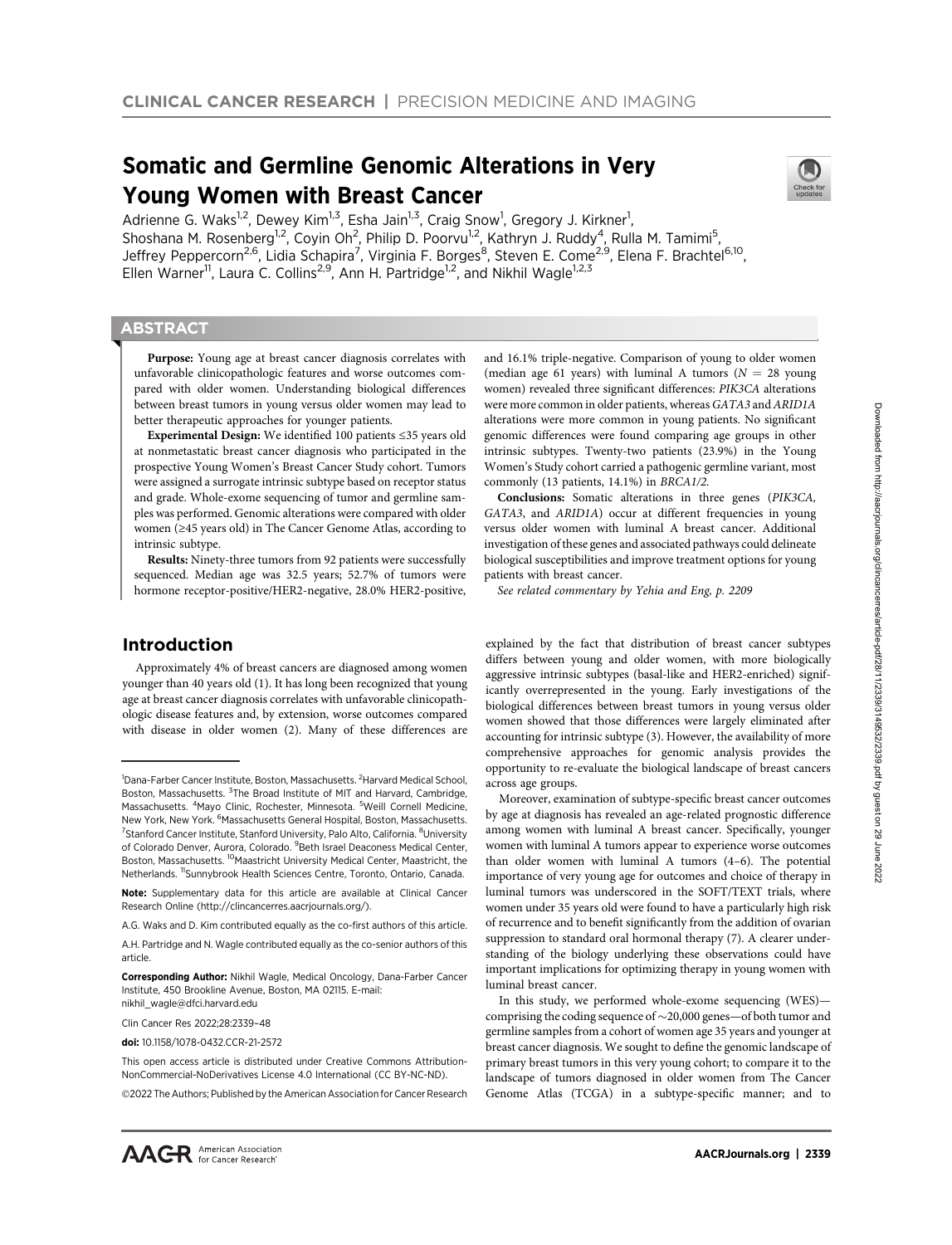# Translational Relevance

We performed whole-exome sequencing of tumor and germline for 92 women diagnosed with breast cancer at ≤35 years old, compared with older women (≥45 years old; median 61 years) in TCGA. In luminal A tumors, PIK3CA alterations were more common in older women, whereas GATA3 and ARID1A alterations were more common in younger women; 23.9% of young women carried a pathogenic germline variant (14.1% in BRCA1/2), which in several cases had not been covered in patients' original clinical germline testing. These results point to biological differences that may underlie some of the clinically distinct behavior of luminal A tumors in younger versus older women (e.g., differential chemosensitivity); suggest chromatin and transcriptional profiling as an important focus for follow-up investigations of distinct therapeutic targets among young patients; and underscore the importance of repeat germline testing as clinical methodologies improve and panels expand, particularly for groups at high germline risk.

comprehensively identify all pathogenic germline variants within the cohort.

# Materials and Methods

## Patient cohort

This is a subcohort derived from the Young Women's Breast Cancer Study ( $N = 1,302$ ), a larger prospective cohort study of women aged 40 years or younger at breast cancer diagnosis who sought care at one of 13 sites in the United States or Canada between 2006 and 2016. Eligible patients for the overall cohort were <6 months from initial breast cancer diagnosis. Participants were identified by review of pathology records and clinic visit lists, then sent a formal invitation to participate by mail. Participation entails medical record review for clinical variables including breast cancer stage and subtype, and germline mutation status; collection of blood and tissue biospecimens; and completion of baseline and follow-up questionnaires (mailed every 6 months for three years following breast cancer diagnosis, then annually thereafter) on which patients self-report data including personal demographics, breast cancer treatments received, family history, pregnancy history, and disease status at follow-up. Categories of pregnancy-associated breast cancer were defined based on evolving standards (8). The study was approved by the institutional review board at Dana-Farber/Harvard Cancer Center and all participating centers, and all patients provided written informed consent prior to any study activities. The study was conducted in accordance with the Declaration of Helsinki. Additional study details have been described previously (9–11).

Participants in this genomic sequencing subcohort were ≤35 years old at breast cancer diagnosis and represent the first 100 patients enrolled into the larger cohort who met this age cut-off (though sequencing did not succeed in all selected patients). All patients in this subcohort were diagnosed between 2006 and 2013. Patient and disease characteristics were obtained through medical record review and patient surveys. Central pathology review for grade and histology was conducted for all participants, and biomarkers including estrogen receptor (ER), progesterone receptor (PR), and HER2 status were abstracted from pathology reports and designated based on standard clinical guidelines as described previously (9). Receptor status and grade were used as a surrogate for intrinsic subtype, also as previously described, as follows: luminal A [ER-positive  $(ER+)$  and/or PRpositive (PR+), HER2-, and grade 1-2]; luminal B (ER+ and/or  $PR+$  and HER2+, or ER+ and/or PR+ and grade 3); HER2 enriched  $(ER-, PR-, and HER2+)$ ; or basal-like (ER, PR, and HER2-; ref. 12).

# **WFS**

Tumor or germline DNA was extracted from formalin-fixed paraffin-embedded (FFPE) tissue and peripheral blood mononuclear cells, respectively, and libraries for massively parallel sequencing were constructed as previously described, and are essentially the same as all protocols followed by TCGA (13). Sequencing data were generated via the Illumina HiSeq platform. The following pipeline was designed to match the software used to derive the TCGA-breast genomic data (14). Germline and tumor FASTQ files were aligned to the GRCh37 human reference assembly using BWA version 0.5.9 (15). The resulting BAM files were fed into Picard version 2.6–14 to filter out duplicate reads (MarkDuplicates) and flag OxoG artifacts (CollectOxoGMetrics; Picard Toolkit, Broad Institute, GitHub repository 2019). GATK version 3.1–1 was then used to fix misaligned short indels (IndelRealigner), adjust base quality scores (BaseRecalibrator), and in the case for germline samples, to call variants (HaplotypeCaller in GVCF mode; ref. 16). Somatic SNVs were called using MuTect version 1.1.6, and short indels were called using Strelka version 1.0.11, using default settings [LOD score  $> 6.3$  for MuTect, read depth  $> 2$ , combined tumor/normal variant allele frequency (VAF) > 10% for <5bp indels, VAF > 2% for >5bp indels, and downstream post-call filtration for Strelka; ref. 17). False-positive somatic calls were controlled using a panel of normals (PoN) derived from TCGA samples, and with candidate read realignment with BLAT & NovoAlign ([http://www.](http://www.novocraft.com) [novocraft.com](http://www.novocraft.com); ref. 18). GATK FilterByOrientationBias was used to control FFPE artifacts. Visual verification of somatic mutations via IGV was performed for mutations in SLC22A2. TCGA-breast somatic mutations were downloaded from the Broad Institute TCGA Genome Data Analysis Center (GDAC; Broad Institute TCGA Genome Data Analysis Center: Firehose version 2016\_01\_28. doi:10.7908/ C11G0KM9, 2016; accessed September 13, 2018) and clinical variables were downloaded from the Genomic Data Commons (GDC) portal (accessed September 13, 2018; refs. 14, 19).

Somatic copy-number variants (CNV) were called with ReCapSeg version 1.5.0, and ABSOLUTE version 1.06 was used to estimate tumor purity and ploidy, to detect subclonal copy-number alterations (SCNA), and to estimate mutation multiplicity (20). GISTIC 2.0 was used to detect significant areas of focal and arm-level amplifications and deletions (21). Significantly altered genes in the cohort were identified using MutSig2CV (22). Oncotator version 1.9.0 paired with the April 5, 2016, datasource corpus was used to annotate somatic SNVs and short indels (23). Mutational signatures were identified using SignatureAnalyzer-CPU (24). Fisher exact test (with Benjamini– Hochberg correction) was used to find Cancer Gene Census (CGC) genes (accessed May 27, 2020; ref. 25) significantly enriched or depleted in somatic mutations between cohorts (faceted by intrinsic subtype). Both somatic and germline statistical analyses were performed in Python using the Pandas, SciPy, and statsmodels modules. The oncoprint heatmaps depicting somatic alterations were made using ComplexHeatmap package (26). Somatic SNVs in PIK3CA were visualized as lollipop plots generated using the MutationMapper tool in cBioPortal (27).

An ordinary least squares (OLS) regression model was used to examine tumor mutational burden (TMB) as a function of diagnosis age and study cohort, faceted by intrinsic subtype. TCGA TMB data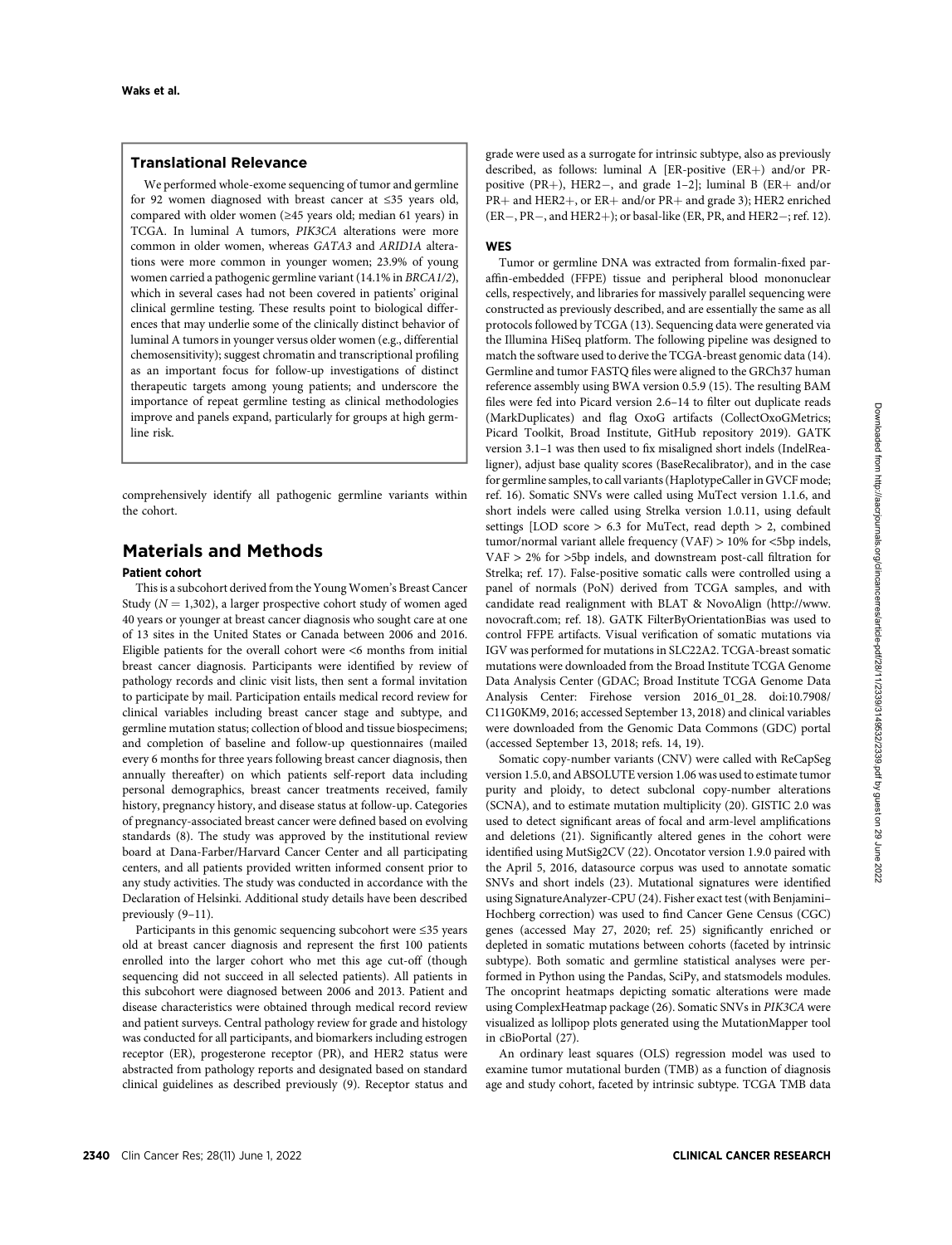were taken from a prior study on hypermutated breast cancer (28). The Python seaborn package was used to generate the visualization.

Pathogenic germline TCGA-breast cancer variants were derived from the TCGA PanCanAtlas germline working group Supplementary Materials (29). CharGer was used to isolate clinically relevant germline variants in 152 familial cancer-related genes, and gnomAD was used as an additional filter against low-quality ultrarare variants (30). Fisher exact test was used to compare the proportion of patients impacted by a pathogenic germline variant between cohorts.

#### Data availability statement

The data generated in this study are available within the article and its Supplementary Data files.

# Results

## Patient/tumor characteristics and breast cancer outcomes in young women

Patient and tumor characteristics for the overall cohort (93 tumors from 92 patients; one patient had bilateral disease) are shown in Table 1. Median age in the Young Women's Study cohort was 32.5 years (range 23–35 years). The majority of patients had hormone receptor-positive (HR+; meaning,  $ER+$  and/or  $PR+$ )/HER2- breast cancer (52.7%), and 64.5% of patients had grade 3 breast cancer. Of note, 13 patients (14.0%) had received some neoadjuvant therapy prior to their sequenced tissue specimen. Given the very young age of women in the cohort overall, we assume that all or nearly all participants were premenopausal at breast cancer diagnosis. With 9.2 years of median follow-up, 4 patients had experienced locoregional breast cancer recurrence (without subsequent distant recurrence or death), 17 patients had experienced distant breast cancer recurrence, and 10 patients had died from breast cancer, for median distant recurrencefree survival of 9.5 years and median overall survival of 10.0 years.

### Somatic genomic landscape in very young women

Analysis of somatic SNVs and short indels in the tumor samples demonstrated that the most common gene to contain SNVs and indels across the cohort was TP53 (41% of patients), followed by GATA3 (16%) and PIK3CA (14%; Supplementary Fig. S1). Full sequencing files are available in the data supplement (Supplementary Table S1; Supplementary Tables S2 and S3 provide associated clinical information by patient). Somatic CNV analysis revealed that ERBB2 was the most commonly affected gene, with 22% of patients showing ERBB2 amplification (Supplementary Fig. S2A). Analysis of significantly recurrently altered genomic alterations using MutSig2CV (Fig. 1) revealed 6 genes to be mutated more than expected by chance (in decreasing order of frequency): TP53, GATA3, PIK3CA, AT-rich interaction domain 1A (ARID1A), MAP3K1, and SLC22A2. Of these, ARID1A and SLC22A2 were not identified in a previous landmark analysis of nonmetastatic primary breast tumors across all age groups (31). SLC22A2 is a cation transporter with a role in cellular uptake of platinum chemotherapy agents (32); two tumors contained missense mutations in SLC22A2 at the exact same locus, although of unknown functional consequence (Supplementary Fig. S3). ARID1A, a component of the SWI/SNF chromatin remodeling complex, was altered in 8% of patients in our cohort, nearly all with loss of function mutations (nonsense or frameshift).

We evaluated whether differences in somatic mutational profile (SNVs and short indels) were observed on the basis of parity at diagnosis or pregnancy-associated breast cancer status within the sequenced cohort. We did not find any significant genomic differences between women who were parous versus nulliparous at breast cancer diagnosis (Supplementary Fig. S4). For women with pregnancyassociated breast cancer ( $N = 37$ ; defined as breast cancer diagnosed during pregnancy or ≤5 years post-partum), there was a statistically significant enrichment in TP53 and GATA3 alterations, compared with women with nonpregnancy-associated breast cancer (Supplementary Fig. S5).

Homologous recombination deficiency (HRD), APOBEC, and microsatellite instability (MSI) were the three mutational signatures detectable within the cohort (Fig. 1). The presence of the HRD signature was associated with basal-like subtype (Wilcoxon ranksum  $P < 7e-6$ ). Copy-number changes were analyzed and visualized in Supplementary Figs. S2A and S2B; full results of CNV analysis are included in the data supplement (Supplementary Table S4).

## Comparison of somatic landscapes in very young and older women

We compared all SNVs and short indels identified in our cohort with all alterations identified in older women (age ≥45 years) in TCGA for breast tumors. Median age in the older TCGA cohort was 61 years (range 45–90 years; Table 1). To avoid confounding by intrinsic subtype or histology (both of which are known to differ significantly based on age at breast cancer diagnosis; refs. 3, 33, 34), we excluded women with pure lobular histology from these analyses to focus entirely on ductal histology, and performed each comparison within the four intrinsic subtypes (luminal A, luminal B, HER2 enriched, and basal-like; Fig. 2A–D; ref. 35). Patient and tumor characteristics within luminal A and luminal B intrinsic subtype patients from the very young women's cohort versus TCGA older women's cohort are shown in Supplementary Table S5. Among women with nonlobular luminal A tumors ( $N = 28$ ), *PIK3CA* alterations were significantly enriched in older women (14% vs. 38% in younger vs. older women, respectively,  $q$  < 0.05), whereas GATA3 and ARID1A alterations were significantly more common in younger women (GATA3: 43% vs. 12% in younger vs. older women, respectively,  $q < 0.05$ ; ARID1A: 18% vs. 2% in younger vs. older women, respectively,  $q < 0.05$ ; Figure 2B). Lollipop plot representations did not reveal any obvious difference between the localization of PIK3CA mutations in very young versus older women, which were primarily canonical hotspot mutations in the helical and kinase domains (Supplementary Figs. S6A and S6B). Correlation of specific alterations with invasive disease-free survival (iDFS) events in young women was not evaluated due to insufficient power (only two iDFS events in young women with luminal A tumors). No significant differences between young and older women were identified with the same analysis among nonlobular luminal B ( $N = 41$ ; Fig. 2C), HER2 enriched ( $N = 4$ ), and basal-like tumors ( $N = 17$ ; Fig. 2D). When the same analysis was run without consideration of intrinsic subtype or histology, PIK3CA alterations were still detected to be enriched in older women, and CDH1 was found to be enriched in older women (reflecting the known increased prevalence of lobular histology), but other significant differences were not found. Analysis of pure lobular histology tumors was not performed due to small numbers of this histology in the Young Women's Study cohort. **PRODUCES THE CLIN CANCER CONSULTER CONVENIENCE CONSULTER CONSULTER CONSULTER CONSULTER CONSULTER CONSULTER CONSULTER CONSULTER CONSULTER CONSULTER CONSULTER CONSULTER CONSULTER CONSULTER CONSULTER CONSULTER CONSULTER CON** 

Comparative analysis of mutational signatures between the very young women's cohort and older women (≥45 years old) in TCGA revealed no statistically significant differences between the two age groups for the signatures represented among very young women (APOBEC, HRD, and MSI). TMB was also compared across age groups, and appeared overall similar. In the young women's cohort, median TMB was 1.55 mutations/megabase (mut/Mb; range 0.13–11.6) and one sample (1.1%) was hypermutated (defined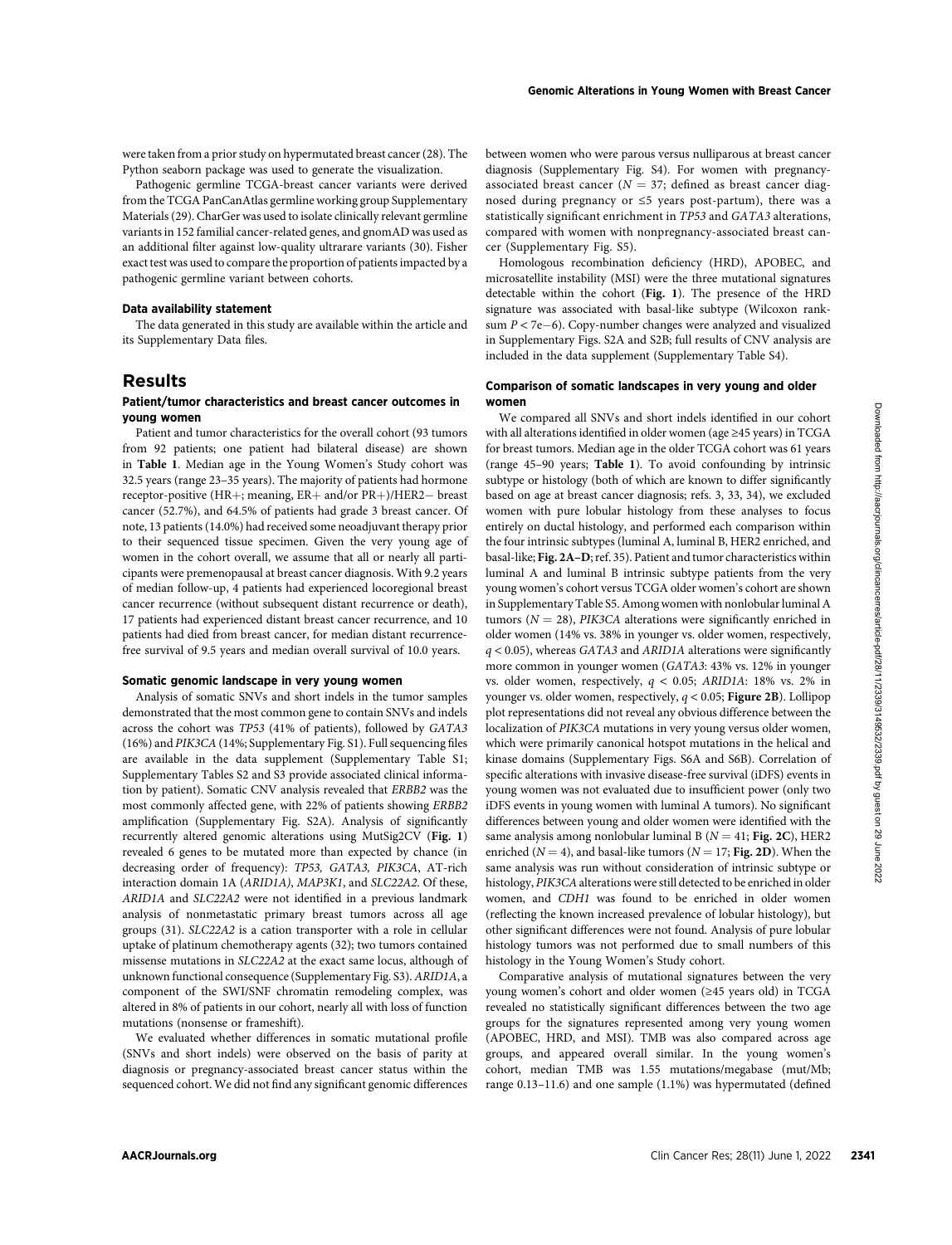Table 1. Patient and tumor characteristics, treatments received, and breast cancer outcomes for the sequenced young women's cohort versus TCGA ≥45-yo cohort.

Table 1. Patient and tumor characteristics, treatments received, and breast cancer outcomes for the sequenced young women's cohort versus TCGA ≥45-yo cohort. (Cont'd )

YWBC (≤35 yo),

TCGA ( $\geq 45$  yo),

| Parameter                                       | YWBC (≤35 yo),<br>$N = 92$ patients<br>No. of patients (%) | TCGA (≥45 yo),<br>$N = 925$ patients<br>No. of patients (%) |
|-------------------------------------------------|------------------------------------------------------------|-------------------------------------------------------------|
| Age at diagnosis (years)                        | Median 32.5 (range<br>23–35)                               | Median 61 (range<br>45-90)                                  |
| Race                                            |                                                            |                                                             |
| Caucasian                                       | 79 (85.9%)                                                 | 649 (70.2%)                                                 |
| Black or African-                               | $0(0\%)$                                                   | 146 (15.8%)                                                 |
| American                                        |                                                            |                                                             |
| Asian                                           | 7 (7.6%)                                                   | 48 (5.2%)                                                   |
| Multi-racial                                    | 3 (3.3%)                                                   | Not collected                                               |
| Other/unknown                                   | 3(3.3%)                                                    | 82 (8.9%)                                                   |
| Ethnicity                                       |                                                            |                                                             |
| Hispanic or Latina                              | 6(6.5%)                                                    | 31 (3.4%)                                                   |
| Non-Hispanic or Latina                          | 81 (88.0%)                                                 | 744 (80.4%)                                                 |
| Unknown/did not                                 | 5(5.4%)                                                    | 150 (16.2%)                                                 |
| answer                                          |                                                            |                                                             |
| Anatomic stage at diagnosis                     |                                                            |                                                             |
| 0 (DCIS)                                        | 3 (3.3%)                                                   | $0(0\%)$                                                    |
| $\mathbf{I}$                                    | 32 (34.4%)                                                 | 160 (17.3%)                                                 |
| Ш                                               | 46 (49.5%)                                                 | 525 (56.8%)                                                 |
| Ш                                               | 12 (12.9%)                                                 | 201 (21.7%)                                                 |
| IV                                              | $0(0\%)$                                                   | 18 (1.9%)                                                   |
| Unknown                                         | $0(0\%)$                                                   | 21 (2.3%)                                                   |
| T stage                                         |                                                            |                                                             |
| Tis                                             | 3(3.3%)                                                    | 0(0%)                                                       |
| T1                                              | 45 (48.9%)                                                 | 241 (26.1%)                                                 |
| T <sub>2</sub>                                  | 39 (42.4%)                                                 | 535 (57.8%)                                                 |
| T3                                              | 5(5.4%)                                                    | 112 (12.1%)                                                 |
| T4                                              | 0 (0%)                                                     | 34 (3.7%)                                                   |
| TX                                              | $0(0\%)$                                                   | 3(0.3%)                                                     |
| N stage                                         |                                                            |                                                             |
| N0                                              | 47 (51.1%)                                                 | 455 (49.2%)                                                 |
| N1                                              | 35 (38.0%)                                                 | 289 (31.2%)                                                 |
| $N2-3$                                          | 8(8.7%)                                                    | 162 (17.5%)                                                 |
| NΧ                                              | 2(2.2%)                                                    | 19 (2.1%)                                                   |
| Tumor grade                                     |                                                            |                                                             |
| 1                                               | 5 (5.4%)                                                   |                                                             |
| $\overline{2}$                                  | 28 (30.1%)                                                 |                                                             |
| 3                                               | 60 (64.5%)                                                 |                                                             |
| Receptor status                                 |                                                            |                                                             |
| $ER+$ or $PR+/HER2-$                            | 49 (52.7%)                                                 |                                                             |
| $HER2+$                                         | 26 (28.0%)<br>15 (16.1%)                                   |                                                             |
| $ER-/PR-/HER2-$                                 |                                                            |                                                             |
| Other (HER2<br>indeterminate or                 | 3(3.2%)                                                    |                                                             |
|                                                 |                                                            |                                                             |
| unknown)                                        |                                                            |                                                             |
| Histology                                       |                                                            |                                                             |
| Ductal<br>Lobular                               | 70 (75.3%)<br>2 (2.2%)                                     | 643 (69.5%)<br>190 (20.5%)                                  |
| Mixed ductal and lobular                        | 8(8.6%)                                                    | Not collected                                               |
|                                                 |                                                            |                                                             |
| Other/unknown<br>Intrinsic subtype <sup>a</sup> | 13 (14.0%)                                                 | 92 (9.9%)                                                   |
| Luminal A                                       |                                                            |                                                             |
|                                                 | 28 (30.1%)                                                 | 429 (46.4%)                                                 |
| Luminal B<br>HER <sub>2</sub>                   | 43 (46.2%)<br>4 (4.3%)                                     | 169 (18.3%)                                                 |
| Basal-like                                      | 17 (18.3%)                                                 | 68 (7.4%)                                                   |
| Normal                                          | 0 (0%)                                                     | 139 (15.0%)<br>29 (3.1%)                                    |
|                                                 | 1 (1.1%)                                                   | 91 (9.8%)                                                   |

(Continued on the following column)

| Parameter                                                                       | $N = 92$ patients<br>No. of patients (%) | $N = 925$ patients<br>No. of patients (%) |
|---------------------------------------------------------------------------------|------------------------------------------|-------------------------------------------|
| Surgery at original diagnosis                                                   |                                          |                                           |
| Lumpectomy                                                                      | 32 (34.8%)                               |                                           |
| Unilateral mastectomy                                                           | 20 (21.7%)                               |                                           |
| Bilateral mastectomy                                                            | 40 (43.5%)                               |                                           |
| Chemotherapy receipt                                                            |                                          |                                           |
| Yes                                                                             | 79 (85.9%)                               |                                           |
| No                                                                              | 13 (14.1%)                               |                                           |
| Hormonal therapy receipt <sup>b</sup>                                           |                                          |                                           |
| Yes                                                                             | 70 (76.1%)                               |                                           |
| No                                                                              | 22 (23.9%)                               |                                           |
| Received neoadjuvant therapy prior to sequenced tissue specimen                 |                                          |                                           |
| Yes                                                                             | 13 (14.0%)                               |                                           |
| No                                                                              | 80 (86.0%)                               |                                           |
| Parity at breast cancer diagnosis                                               |                                          |                                           |
| Nulliparous                                                                     | 43 (46.7%)                               |                                           |
| Parous                                                                          | 49 (53.3%)                               |                                           |
| Number of prior                                                                 | Median 2 (range 1-7)                     |                                           |
| pregnancies                                                                     |                                          |                                           |
| Pregnancy-associated breast cancer <sup>c</sup>                                 |                                          |                                           |
| Breast cancer during<br>pregnancy                                               | 5(5.4%)                                  |                                           |
| Breast cancer ≤1 year                                                           | 7 (7.6%)                                 |                                           |
| post-partum                                                                     |                                          |                                           |
| Breast cancer >1 year                                                           | 25 (27.2%)                               |                                           |
| and $\leq$ 5 years post-                                                        |                                          |                                           |
| partum                                                                          |                                          |                                           |
| Invasive disease-free survival events <sup>c</sup> (median follow-up 9.2 years) |                                          |                                           |
| None                                                                            | 71 (77.2%)                               |                                           |
| Ipsilateral locoregional 4 (4.3%)                                               |                                          |                                           |
| recurrence                                                                      |                                          |                                           |
| Distant recurrence                                                              | 17 (18.5%)                               |                                           |
| Contralateral new                                                               | 0                                        |                                           |
| breast primary invasive                                                         |                                          |                                           |
| tumor                                                                           |                                          |                                           |
| Breast cancer death                                                             | 10 (10.9%)                               |                                           |

ote: Ninety-two patients were included in the young women's cohort, comising 93 specimens (one patient with bilateral breast cancers). Per patient arameters are listed with  $N = 92$ , per specimen parameters are listed with  $N = 1$ 93. Treatments received are for original diagnosis of nonmetastatic disease. Nine indred twenty-five patients were in the older TCGA cohort. Parameters from e TCGA cohort that were not collected or not collected in the same manner as the YWBC cohort are left blank in the TCGA column.

bbreviations: DCIS, ductal carcinoma *in situ*; TCGA, The Cancer Genome Atlas; b, years old; YWBC, young women's breast cancer cohort.

See intrinsic subtype definitions in Materials and Methods section. One patient ith ER+/PR+/HER2 unknown and grade 2 disease was categorized as minal A.

Hormonal therapy receipt was categorized as "yes" if a patient received any ormonal treatment approach (including ovarian suppression, tamoxifen, aroatase inhibitor, or other) through 5 years from study enrollment. The cohort cluded 72 patients with ER $+$  or PR $+$  tumor (either HER2 $+$  or HER2 $-$ ), of whom I received some hormonal therapy.

Breast cancer during pregnancy was defined as breast cancer diagnosis date ithin 40 weeks prior to a child's reported birth date.

psilateral locoregional recurrence indicates patients with isolated locoregional currence only, without concurrent distant recurrence (there were no patients ith locoregional recurrence and subsequent distant recurrence). Breast cancer death is not mutually exclusive of other categories.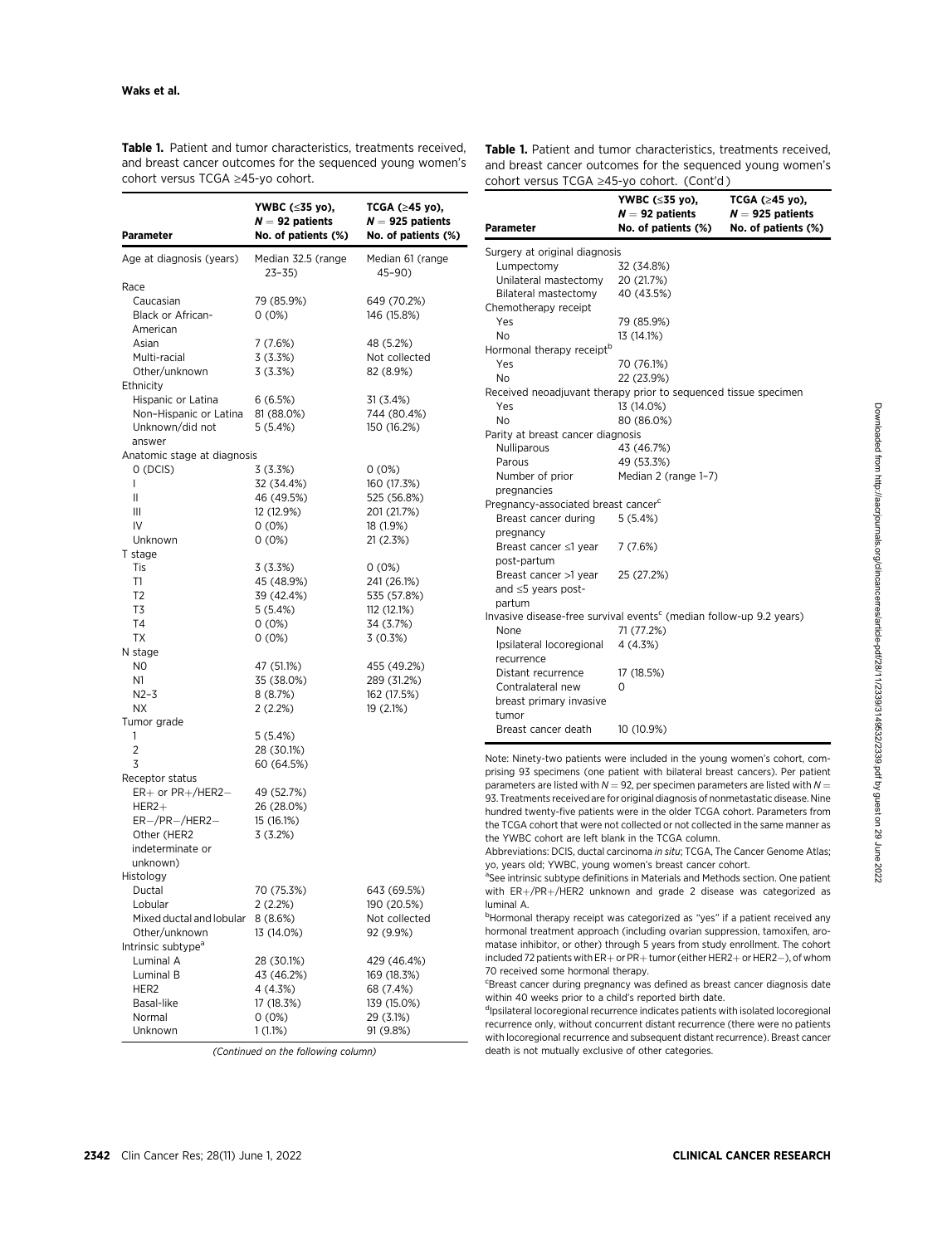

#### Genomic Alterations in Young Women with Breast Cancer

# Figure 1.

Significant SNVs, short indels, and signature analysis. Comutation plot showing recurrent somatic alterations in significantly mutated genes across the cohort ( $N = 93$ ) as analyzed by MutSig2CV. TP53, GATA3, ARID1A, MAP3K1, PIK3CA, and SLC22A2 are significantly mutated. The P values were computed using the Fisher method and truncated product method. FDR (q values) were generated using the Benjamini–Hochberg method to correct for multiple hypotheses. Genes that have a  $-$ log10 q-value ≥1 (red line) are considered significant. Bar graph (top) depicts the TMB (mutations/megabase) of each patient's tumor samples, followed by clinical annotations depicting histology, disease recurrence, and breast cancer subtype (key to the right of panel). Bottom panel annotations show cancer-specific pathogenic germline variants, and somatic mutational signatures of homologous recombination (HR) deficiency, APOBEC activity, and microsatellite instability (MSI).

as ≥10 mut/Mb). Among older women in TCGA, median TMB was 1.13 mut/Mb (range 0.025–142.6) and 10 samples (1.21%) were hypermutated. Incorporating both the young women's cohort patients and TCGA patients of all ages, we analyzed the correlation of TMB with age according to intrinsic subtype, and found no statistically significant correlation between TMB and age except in the HER2-enriched subpopulation, where there was a positive correlation between increasing age and increasing TMB (Supplementary Fig. S7).

#### Germline genomic landscape of very young women

We examined the frequency and identities of pathogenic variants in germline DNA from our cohort of very young women and from older women (age ≥45 years) in TCGA. Median age in the older TCGA cohort was 61 years (range 45–90 years). Pathogenic germline variants were defined by the TCGA PanCanAtlas germline working group as described previously, with CharGer used to isolate clinically relevant variants (29, 30). Of the 92 women in our cohort, 22 (23.9%) carried a pathogenic germline variant, of which 13 (14.1%) had alterations in BRCA1 or BRCA2, and 10 (10.9%) had an alteration in another cancerrelated gene. These frequencies were similar to the youngest women  $(\leq$ 35 years old; median 32.5 years) in TCGA ( $N = 34$ ). By comparison, among older women in TCGA ( $N = 925$ ), 8.8% carried a pathogenic germline variant, of which 3.0% had alterations in BRCA1/2, and 5.7% had an alteration in another cancer-related gene (Table 2). All genes with pathogenic cancer-related germline hits by cohort are shown in Table 2. Supplementary Table S6 shows all pathogenic hits in any germline gene, cancer-related and noncancer-related.

All patients in whom WES identified a pathogenic germline variant had also undergone some clinical germline genetic testing in the past, though because all patients in this cohort were diagnosed with breast cancer between 2006 and 2013, the clinical testing these patients received typically involved only a small number of genes as opposed to the broader germline panels used today. Across all patients in our cohort, BRCA1/2 had been clinically evaluated in all patients; TP53 had been evaluated in 11% of patients; and additional genes had been evaluated in only two patients. Table 3 shows results from clinical germline genetic testing compared with germline WES performed in this study. WES identified all pathogenic variants found through clinical testing. For four additional patients, WES identified pathogenic variants in commonly described breast cancer susceptibility genes (PALB2 in three patients; TP53 in one patient) that had not been performed in the prior clinical genetic testing. For six more patients, WES identified pathogenic variants in cancer susceptibility genes never or rarely linked to breast cancer, which also had not been included in these patients' prior clinical genetic testing (BUB1B in two patients; COL7A1, GJB2, and PRSS1 in one patient each; one final patient with germline pathogenic BRCA2 mutation had a PRSS1 mutation as well; Table 3; refs. 36, 37). And the second of the second from the second from the second from https://aacres.org/clincancer. The second from https://aacres.org/clincancer. The second from https://aacres.org/clinicancer. The second from https://aacre

# **Discussion**

In this work, we compared the somatic and germline landscape of very young women to older women with breast cancer. By focusing on a particularly young patient subset (≤35 years old, whereas many other investigations have used a cut off of ≤40 years old) and segregating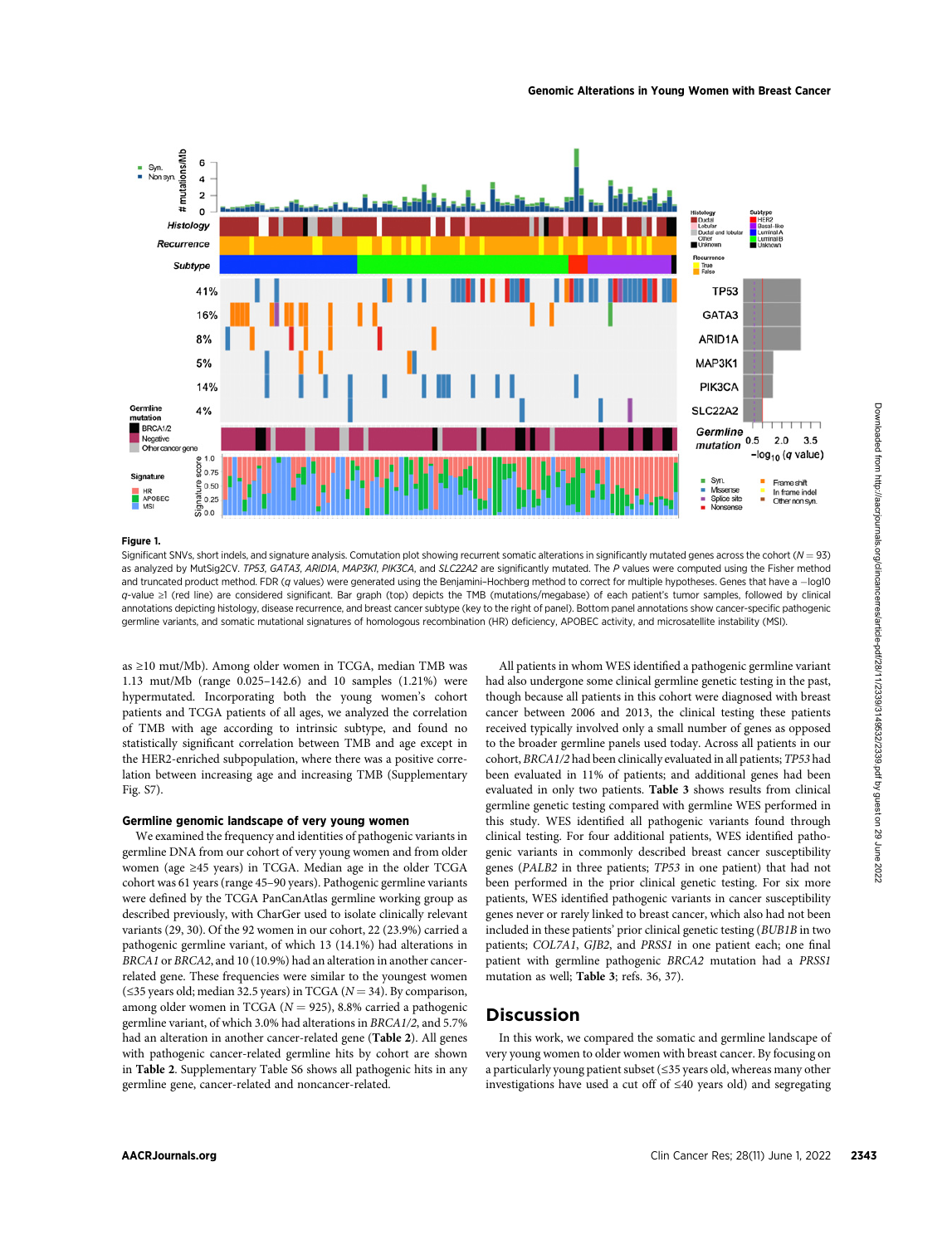### Waks et al.



### Figure 2.

Comparison of single nucleotide and short indel prevalence between Young Women's Breast Cancer Study cohort (≤35 years old) and TCGA patients ≥45 years old. A, All intrinsic subtypes; B, Luminal A; C, Luminal B; D, Basal-like. HER2-enriched subtype is not shown as there were only 4 Young Women's Breast Cancer Study cohort samples in this subtype. Analysis excluded patients with pure lobular tumor histology. Forty genes identified from the 2016 METABRIC study (35), in addition to one gene found to be significant by MutSig, were included for analysis. Only differences in the frequencies of alteration of each gene between the two cohorts, as opposed to the absolute frequency of alterations within each cohort, are depicted by the bars. Statistically significant differences (FDR < 5%) are highlighted in red.

analyses by tumor histology and intrinsic subtype, we sought to specifically identify genomic alterations that may have clinical importance for young women with breast cancer. Our focus on women ≤35 years old was also driven by the differential treatment implications around this age cut-off for premenopausal women participating in the SOFT/TEXT trials (7).

In the somatic genomic landscape of very young women with luminal A tumors, we identified fewer PIK3CA alterations and more alterations in GATA3 and ARID1A compared with older women. Previous literature demonstrates that younger women with luminal A

tumors experience worse breast cancer outcomes, and a number of reasons for this have been suggested including a lower chance of permanent chemotherapy-associated amenorrhea among younger women, decreased adherence to endocrine therapy among younger women, and inherent biology (4–6). PIK3CA mutations affect the catalytic subunit of a kinase in the PI3K pathway, which is overactive in a number of cancers including breast cancer. In early-stage breast cancer, the presence of a PIK3CA mutation correlates with improved long-term outcome (38), which is congruent with our observation that PIK3CA mutations are more common in luminal A tumors from older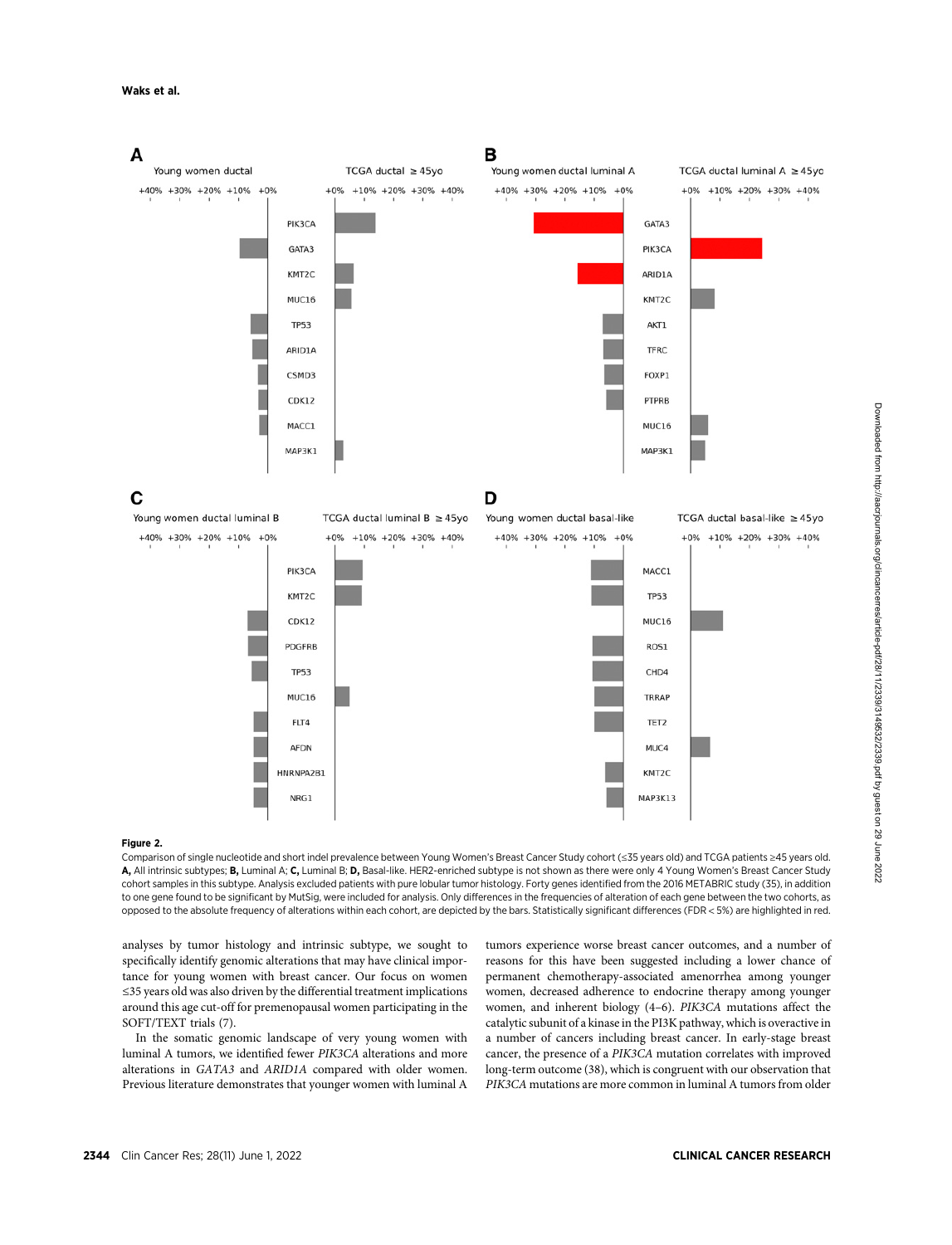| Patient cohort (age group)                                                  | Pathogenic germline variant<br>in any cancer gene no. (%) | Pathogenic germline vari-<br>ant in $BRCA1/2$ no. $(\%)$ | Pathogenic germline variant in non-BRCA1/2<br>cancer gene no. (%)                                                                                    |
|-----------------------------------------------------------------------------|-----------------------------------------------------------|----------------------------------------------------------|------------------------------------------------------------------------------------------------------------------------------------------------------|
| Young Women's Breast Cancer 22 (23.9%) <sup>a</sup>                         |                                                           | 13 (14.1%)                                               | 10 (10.9%)                                                                                                                                           |
| Study ( $\leq$ 35 yo), $N = 92$                                             |                                                           | (3 patients)                                             | BRCA1 (10 patients), BRCA2 PALB2 (3 patients), BUBIB (2 patients), TP53 (1 patient),<br>PRSS1 (2 patients), GJB2 (1 patient), COL7A1 (1 patient)     |
| TCGA ( $\leq$ 35 yo), $N = 34$                                              | $9(26.5%)^a$                                              | 6(17.6%)                                                 | 3(8.8%)                                                                                                                                              |
|                                                                             |                                                           | BRCA2 (4 patients), BRCA1<br>(2 patients)                | TP53 (1 patient), ATR (1 patient), ATM (1 patient), BRIP1<br>(1 patient)                                                                             |
| TCGA ( $\geq$ 45 yo), $N = 925$                                             | $81(8.8\%)^a$                                             | 28 (3.0%)                                                | 53 (5.7%)                                                                                                                                            |
|                                                                             |                                                           | (14 patients)                                            | BRCA1 (14 patients), BRCA2 ATM (8 patients), ATR (3 patients), BRIP1 (3 patients),<br>CHEK2 (3 patients), PALB2 (3 patients), Other<br>(34 patients) |
| Comparison between YWBCS $P = 4.0e-5$<br>$\leq$ 35 vo and TCGA $\geq$ 45 vo |                                                           | $P = 2.5e-5$                                             | $P = 0.066$                                                                                                                                          |
| Comparison between TCGA<br>≤35 yo and TCGA ≥45 yo                           | $P = 2.8e - 3$                                            | $P = 8.3e - 4$                                           | $P = 0.44$                                                                                                                                           |

Table 2. Comparison of pathogenic germline findings by WES from Young Women's Breast Cancer Study cohort vs. TCGA.

Abbreviations: TCGA, The Cancer Genome Atlas; yo, years old; YWBCS, Young Women's Breast Cancer Study.

a<br>Two TCGA patients (one ≤35 years, one ≥45 years) had two pathogenic germline variants. One YWBCS patient had two pathogenic germline variants.

women, in whom prognosis is more favorable. Whether the level of PI3K pathway activity plays a causative role in the differential prognosis bears further investigation, which could shed light on the biological drivers of poorer prognosis in younger women.

Increased GATA3 alterations observed in very young women with luminal A tumors is of interest, but with unclear biological implications. GATA3, a transcription factor with important roles in ERregulated transcription and maintenance of luminal differentiation, is commonly mutated in breast tumors (39, 40). Two other groups have also reported a significantly higher percentage of GATA3 alterations in younger patients with breast cancer (33, 41). Lower GATA3 expression correlates with worse prognosis, thus its increased alterations in younger patients could possibly explain some of their less favorable outcomes. However, the biological effects of GATA3 in breast cancer in general are uncertain: evidence has suggested both oncogenic and tumor suppressor roles, and different mutations may be gain-of-function or loss-of-function (33, 40).

ARID1A is a component of the chromatin-regulating SWI/SNF complex and regulates ER-dependent transcriptional programs. Loss or depletion of ARID1A causes a switch in cell identities from luminal to basal-like (39). Alterations in ARID1A are well documented to correlate with worsened clinical outcomes among patients with breast cancer (39, 42), consistent with the increased frequency of ARID1A alterations in very young women with luminal A tumors in our cohort. Decreased ARID1A causes resistance to both tamoxifen and fulvestrant in breast cancer cell line models. In contrast, preclinical experiments suggest that ARID1A-mutated breast cancers may be sensitive to BET inhibitors (39, 42). The biological implications of increased ARID1A alterations among young patients with breast cancer should be further explored, with the hypothesis that ARID1A alteration may cause a more ER-independent transcriptome even in tumors that appear to be "luminal A" by histopathology. This in turn could clarify a mechanism behind poorer prognosis in young women with luminal A tumors, and suggest chromatin regulatory elements as a therapeutic target.

Our findings build on previous findings in breast cancer genomics of young women in multiple important ways, and broaden the clinical implications. In a previous paper by Azim and colleagues (33) examining tumor genomics by patient age within the TCGA breast

cancer cohort (≤45 years old vs. 46–69 years old vs. ≥70 years old), GATA3 was the only gene found to be mutated more frequently in younger patients. PIK3CA was numerically more likely to be mutated in older patients but this did not reach statistical significance (33). More recently, Kan and colleagues (41) showed a higher prevalence of GATA3 alterations in a cohort of Korean women that was enriched for, but not exclusively composed of, younger women, compared with the TCGA breast cancer cohort (this analysis did not control for intrinsic subtype). PIK3CA and ARID1A were not identified as differentially altered between younger and older patients in the Kan and colleagues analyses (41). Here, potentially due to upfront stratification by subtypes and focus on a particularly young patient subset (≤35 years old), we were able to replicate the GATA3 findings, demonstrate statistical significance of increased PIK3CA mutations in older patients, and newly identify ARID1A alterations as more likely to occur in younger patients.

In the Azim and colleagues analysis, intrinsic subtype (by 50-gene signature PAM50) was incorporated as a covariate in a logistic regression model to assess genomic differences (33). In contrast, our analysis stratified by intrinsic subtype (approximated from histologic parameters) ahead of time, allowing us to demonstrate that significant genomic differences are seen specifically in luminal A patients (despite the fact that this was not the most prevalent, and therefore not the highest powered, subgroup within the Young Women's Study cohort). The identification of genomic differences specific to luminal A tumors is notable because multiple groups have shown that luminal A is the only breast cancer subtype in which prognosis differs between young and older women—and therefore it is the subtype where biological differences may drive distinct clinical outcomes (4–6). Whether true biological differences exist between hormone receptor-positive younger and older patients with breast cancer, and if or how we should use that to guide different therapeutic decisions based on age, is an issue of enormous clinical importance. The large, prospective TAILORx and RxPONDER trials both suggest differential chemotherapy benefit between younger and older women with HR+/HER2- breast cancer (43, 44). It remains unclear what proportion, if any, of chemotherapy benefit seen in younger women may be due to a chemoendocrine effect versus an inherent biological difference that produces differential chemosensitivity. Findings, like those we present Account the control of the control of the control of the control of the control of the control of the control of the control of the control of the control of the control of the control of the control of the control of the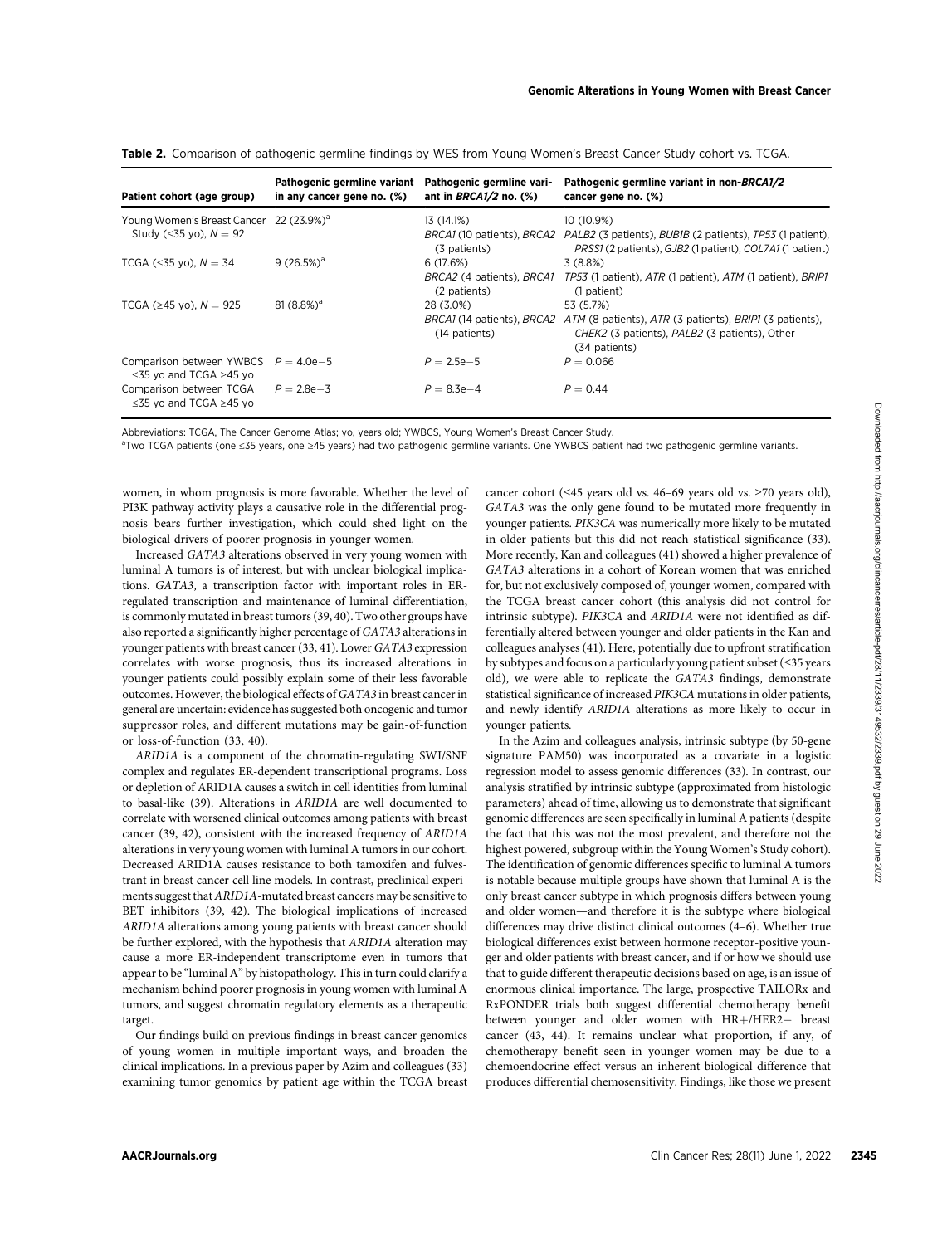| Patient | Pathogenic germline variant<br>identified by WES (alteration type) | Somatic hit identified by WES?<br>(if yes, alteration type) | <b>Gene ID from WES</b><br>tested clinically? | Pathogenic/likely pathogenic alteration<br>identified in clinical genetic testing |
|---------|--------------------------------------------------------------------|-------------------------------------------------------------|-----------------------------------------------|-----------------------------------------------------------------------------------|
| 26      | BRCA1 (frameshift ins)                                             | Yes (LOH)                                                   | Yes                                           | BRCA1 (positive, clinically actionable)                                           |
| 309     | BRCA1 (frameshift del)                                             | Yes (LOH)                                                   | Yes                                           | BRCA1 (positive, clinically actionable)                                           |
| 315     | BRCA1 (frameshift del)                                             | No.                                                         | Yes                                           | BRCA1 (positive, clinically actionable)                                           |
| 663     | BRCA1 (nonsense mut)                                               | Yes (LOH)                                                   | Yes                                           | BRCA1 (positive, clinically actionable)                                           |
| 774     | BRCA1 (nonsense mut)                                               | Yes (LOH)                                                   | Yes                                           | BRCA1 (positive, clinically actionable)                                           |
| 786     | BRCA1 (nonsense mut)                                               | Yes (LOH)                                                   | Yes                                           | BRCA1 (positive, clinically actionable)                                           |
| 844     | BRCA1 (frameshift ins)                                             | Yes (LOH)                                                   | Yes                                           | BRCA1 (positive, clinically actionable)                                           |
| 879     | BRCA1 (frameshift del)                                             | Yes (LOH)                                                   | Yes                                           | BRCA1 (positive, clinically actionable)                                           |
| 953     | BRCA1 (frameshift del)                                             | Yes (LOH)                                                   | Yes                                           | BRCA1 (positive, clinically actionable)                                           |
| 1063    | BRCA1 (nonsense mut)                                               | <b>No</b>                                                   | Yes                                           | BRCA1 (positive, clinically actionable)                                           |
| 228     | BRCA2 (frameshift ins)                                             | No.                                                         | Yes                                           | BRCA2 (positive, clinically actionable)                                           |
| 491     | BRCA2 (frameshift del)                                             | <b>No</b>                                                   | Yes                                           | BRCA2 (positive, clinically actionable)                                           |
| 857     | BRCA2 (nonsense mut)                                               | Yes (LOH)                                                   | Yes                                           | BRCA2 (positive, clinically actionable)                                           |
| 29      | PALB2 (frameshift del)                                             | Yes (frameshift_del and splice site)                        | <b>No</b>                                     | None                                                                              |
| 1033    | PALB2 (frameshift del)                                             | Yes (nonsense mut)                                          | Unknown <sup>a</sup>                          | None                                                                              |
| 1074    | PALB2 (splice site)                                                | No.                                                         | No                                            | None                                                                              |
| 406     | BUB1B (splice site)                                                | No.                                                         | No                                            | None                                                                              |
| 915     | BUB1B (missense mut)                                               | No.                                                         | No                                            | None                                                                              |
| 653     | TP53 (frameshift del)                                              | No.                                                         | Unknown <sup>a</sup>                          | None                                                                              |
| 493     | COL7A1 (splice site)                                               | <b>No</b>                                                   | No                                            | None <sup>b</sup>                                                                 |
| 614     | GJB2 (frameshift del)                                              | No.                                                         | No                                            | None                                                                              |
| 491     | PRSS1 (frameshift del)                                             | No.                                                         | No                                            | None                                                                              |
| 686     | PRSS1 (splice site)                                                | No.                                                         | No                                            | None                                                                              |

Table 3. Comparison of WES and clinical genetic testing among very young women with pathogenic germline variants.

Note: All patients had some clinical genetic testing performed. For the "Gene ID from WES tested clinically" column: Yes indicates the gene was confirmed as evaluated in clinical testing; No indicates the gene was confirmed as not evaluated in clinical testing; Unknown indicates it is unknown whether the gene was evaluated in clinical testing (i.e., clinical genetic testing was performed, but it is unknown whether the specific gene of interest was evaluated). Abbreviation: LOH, loss of heterozygosity.

<sup>a</sup>Clinical genetic testing for the gene of interest in these patients was highly unlikely, but its absence could not be entirely confirmed based on the records available. <sup>b</sup>Patient 493 had a BRCA2 VUS identified on clinical testing.

here, of potential true biological differences between tumors from younger versus older women may ultimately help to address this important clinical question.

Our germline WES of very young women with breast cancer revealed a number of findings with clinical implications. Germline mutations in BRCA1/2 are unsurprisingly enriched in this very young cohort, with 14.1% of patients harboring pathogenic mutations. This is congruent with germline findings in the Prospective Outcomes in Sporadic versus Hereditary breast cancer (POSH) cohort of nearly 3,000 patients with breast cancer diagnosed at age ≤40 years old, in which 12% of patients carried a pathogenic BRCA1/2 mutation (45). The frequency of germline susceptibility decreases substantially with increasing age, as demonstrated by our germline findings in older women from TCGA and, for example, the very large CARRIERS study cohort in which over 19,000 patients with breast cancer diagnosed at age ≤50 years old had a 7.3% chance of carrying a pathogenic variant in a cancer predisposition gene (46). With comprehensive sequencing we identified four patients with clinically important pathogenic germline variants (in PALB2 and TP53) not identified on their original clinical genetic testing because the altered gene was not clinically evaluated. The most important clinical lesson of our germline sequencing results is to underscore the importance of repeat germline testing as clinical methodologies improve and panels expand, particularly for groups at high germline risk such as young patients.

Beyond expected alterations in BRCA1/2, PALB2, and TP53, germline WES identified variants in four cancer susceptibility genes (BUB1B, PRSS1, COL7A1, and GJB2) that historically have not been linked or are only weakly linked to breast cancer. Specifically, germline mutations in BUB1B and PRSS1 have been previously linked to heritable gastrointestinal and pancreatic cancers, respectively. Germline mutations in COL7A1 and GJB2 have been implicated as potentially pathogenic in patients with breast and ovarian cancer (36, 37, 47). Of note, a somatic second hit was not detected in any of the patients with germline first hits in these less common genes. Though it is not clear whether these germline variants played a causative role in breast cancer pathogenesis for our patients, these data and similar data obtained from clinical expanded germline panel testing will be instrumental for establishing connections between germline alterations and specific cancer risks. At the same time, the fact that only 23.9% of these very young women had pathogenic germline variants found on WES suggests that there may be much yet to discover in this population.

Our analysis has several limitations. When considering the comparisons between luminal A tumors in young versus older women, it is important to note that intrinsic subtype in our cohort was defined according to pathologic features, and was defined according to gene expression microarrays in TCGA. However, pathology-based intrinsic subtype was previously shown to be an adequate surrogate for expression-based intrinsic subtype classification (12). In addition, the genomic differences we identified between luminal A patients were not observed when luminal A and B patients were grouped together (Supplementary Fig. S8), suggesting that the findings were not simply a result of differential classification between luminal subtypes in young versus older patients. Our failure to find significant differences in somatic alterations between young and older women with breast cancer in HER2 enriched and basal-like subtypes may be due to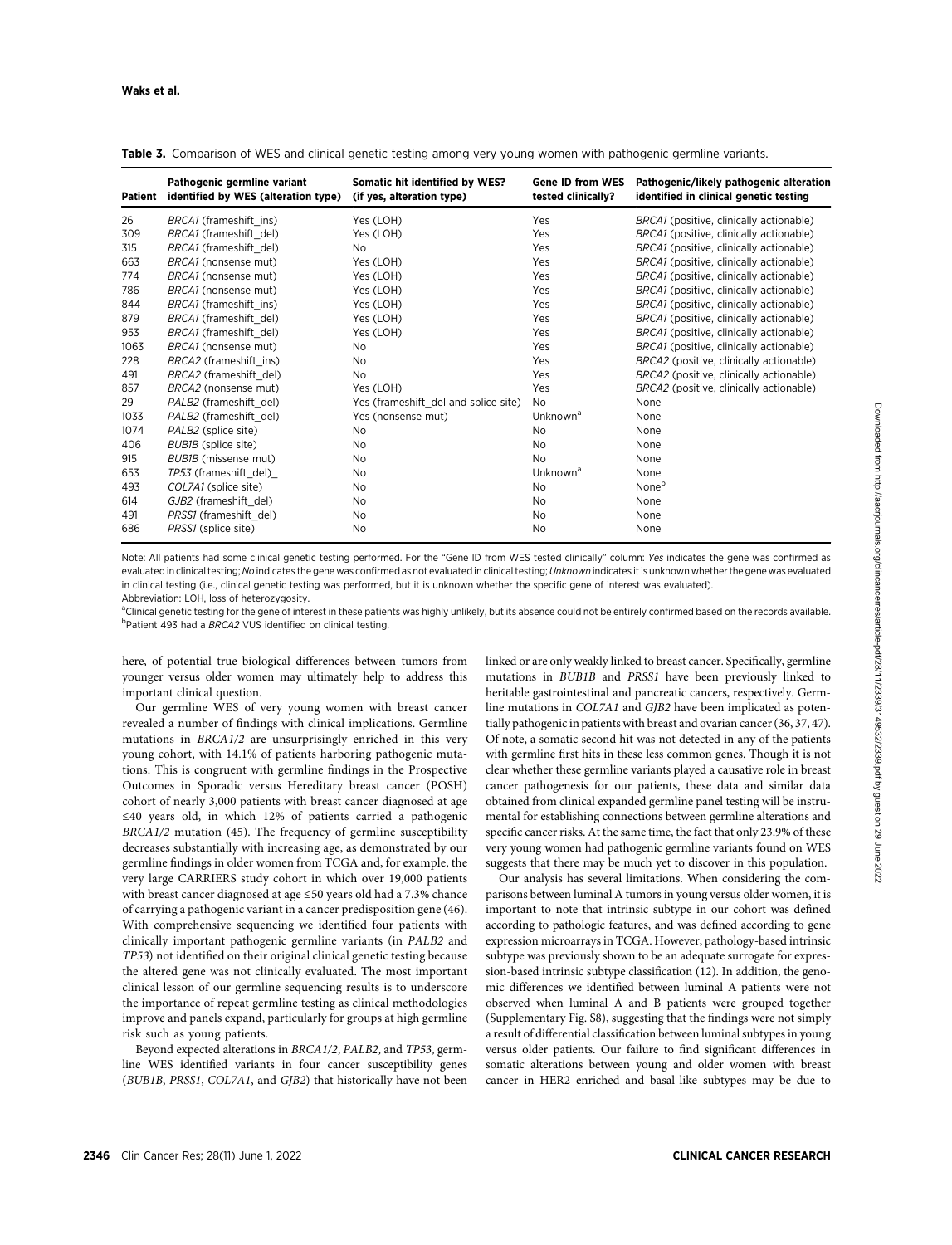underpowering given the small number of patients in each subgroup of young women. Although grade and histology were centrally reviewed in all patients, receptor status was centrally reviewed in only some cases. The receipt of neoadjuvant chemotherapy predating the sequenced tumor specimen may have impacted somatic alterations,

although this was only an issue for a small minority of patients. Our results would be strengthened by analysis of a separate validation cohort, however we were not able to identify a cohort with a sufficient number of similarly young women and intrinsic subtype information available for each tumor, pointing to the novelty of our cohort as well as the need for further investigation in this area.

In summary, we have used WES of both tumor and germline specimens to investigate the unique pathogenesis of breast cancer in very young women. In germline sequencing, we identified a 14.1% prevalence of pathogenic BRCA1/2 alterations, and found several patients with actionable germline findings that were missed on older clinical testing platforms, serving as a reminder of the importance of updating germline testing in any patient at high risk for a familial cancer syndrome. Through somatic sequencing, we demonstrated an enrichment for ARID1A alterations in young women's breast tumors and identified three genes (PIK3CA, GATA3, ARID1A) in which somatic alterations could plausibly contribute to less favorable biology for young patients with luminal A breast cancer. The suggestion of distinct biological features for luminal tumors in young versus older women will be important to follow-up in order to understand whether these features could explain any of the age-related difference in chemosensitivity that was observed in the TAILORx and RxPONDER trials. Given the roles of GATA3 as a transcription factor and ARID1A as a chromatin regulator, examination of transcriptional profiles among young women's luminal A tumors will be an important next step. The ongoing study of larger cohorts of young women, with genomic analysis by tumor subtype, may help to delineate biological susceptibilities and improve treatment options for young patients with breast cancer. And general state in the property in the state of the state of the state of the state of the state of the state of the state of the state of the state of the state of the state of the state of the state of the state of th

#### References

- 1. Society AC. American cancer society: breast cancer facts and figures 2019–2020. <[https://www.cancer.org/content/dam/cancer-org/research/cancer-facts-and](https://www.cancer.org/content/dam/cancer-org/research/cancer-facts-and-statistics/breast-cancer-facts-and-figures/breast-cancer-facts-and-figures-2019-2020.pdf)[statistics/breast-cancer-facts-and-](https://www.cancer.org/content/dam/cancer-org/research/cancer-facts-and-statistics/breast-cancer-facts-and-figures/breast-cancer-facts-and-figures-2019-2020.pdf)figures/breast-cancer-facts-and-figures-2019- [2020.pdf](https://www.cancer.org/content/dam/cancer-org/research/cancer-facts-and-statistics/breast-cancer-facts-and-figures/breast-cancer-facts-and-figures-2019-2020.pdf)>.
- 2. Anders CK, Hsu DS, Broadwater G, Acharya CR, Foekens JA, Zhang Y, et al. Young age at diagnosis correlates with worse prognosis and defines a subset of breast cancers with shared patterns of gene expression. J Clin Oncol 2008;26: 3324–30.
- 3. Anders CK, Fan C, Parker JS, Carey LA, Blackwell KL, Klauber-DeMore N, et al. Breast carcinomas arising at a young age: unique biology or a surrogate for aggressive intrinsic subtypes? J Clin Oncol 2011;29: e18–20.
- 4. Partridge AH, Hughes ME, Warner ET, Ottesen RA, Wong YN, Edge SB, et al. Subtype-dependent relationship between young age at diagnosis and breast cancer survival. J Clin Oncol 2016;34:3308–14.
- 5. Johansson ALV, Trewin CB, Hjerkind KV, Ellingjord-Dale M, Johannesen TB, Ursin G. Breast cancer-specific survival by clinical subtype after 7 years follow-up of young and elderly women in a nationwide cohort. Int J Cancer 2019;144: 1251–61.
- 6. Liu Z, Sahli Z, Wang Y, Wolff AC, Cope LM, Umbricht CB. Young age at diagnosis is associated with worse prognosis in the Luminal A breast cancer subtype: a retrospective institutional cohort study. Breast Cancer Res Treat 2018; 172:689–702.
- 7. Francis PA, Regan MM, Fleming GF, Lang I, Ciruelos E, Bellet M, et al. Adjuvant ovarian suppression in premenopausal breast cancer. N Engl J Med 2015;372: 436–46.

## Authors' Disclosures

A.G. Waks reports other support from Genentech/Roche and MacroGenics outside the submitted work. J. Peppercorn reports personal fees and other support from GlaxoSmithKline outside the submitted work. N. Wagle reports personal fees from Eli Lilly and Co., Relay Therapeutics, and Flare Therapeutics and grants from Puma Biotechnologies outside the submitted work. No disclosures were reported by the other authors.

### Authors' Contributions

A.G. Waks: Conceptualization, data curation, methodology, writing–original draft, writing–review and editing. D. Kim: Conceptualization, data curation, software, formal analysis, validation, visualization, methodology, writing–original draft, writing–review and editing. E. Jain: Visualization, writing–review and editing. C. Snow: Data curation, writing–review and editing. G.J. Kirkner: Formal analysis, writing–review and editing. S.M. Rosenberg: Writing–review and editing. C. Oh: Formal analysis, writing–review and editing. P.D. Poorvu: Writing–review and editing. K.J. Ruddy: Writing–review and editing. R.M. Tamimi: Writing–review and editing.J. Peppercorn: Writing–review and editing. L. Schapira: Writing–review and editing. V.F. Borges: Writing–review and editing. S.E. Come: Writing–review and editing. E.F. Brachtel: Writing–review and editing. E. Warner: Writing–review and editing. L.C. Collins: Writing–review and editing. A.H. Partridge: Conceptualization, resources, supervision, funding acquisition, methodology, writing–review and editing. N. Wagle: Conceptualization, resources, supervision, funding acquisition, methodology, writing–review and editing.

#### Acknowledgments

This research was supported by Susan G. Komen (A.H. Partridge), the Breast Cancer Research Foundation (A.H. Partridge), and the Susan Smith Executive Council (N. Wagle). The authors wish to acknowledge the patients who participated in this study.

The costs of publication of this article were defrayed in part by the payment of page charges. This article must therefore be hereby marked advertisement in accordance with 18 U.S.C. Section 1734 solely to indicate this fact.

Received July 15, 2021; revised November 17, 2021; accepted January 26, 2022; published first January 28, 2022.

- 8. Amant F, Lefrère H, Borges VF, Cardonick E, Lambertini M, Loibl S, et al. The definition of pregnancy-associated breast cancer is outdated and should no longer be used. Lancet Oncol 2021;22:753–4.
- 9. Poorvu PD, Gelber SI, Rosenberg SM, Ruddy KJ, Tamimi RM, Collins LC, et al. Prognostic impact of the 21-gene recurrence score assay among young women with node-negative and node-positive ER-positive/HER2-negative breast cancer. J Clin Oncol 2020;38:725–33.
- 10. Park EM, Gelber S, Rosenberg SM, Seah DSE, Schapira L, Come SE, et al. Anxiety and depression in young women with metastatic breast cancer: a cross-sectional study. Psychosomatics 2018;59:251–8.
- 11. Collins LC, Gelber S, Marotti JD, White S, Ruddy K, Brachtel EF, et al. Molecular phenotype of breast cancer according to time since last pregnancy in a large cohort of young women. Oncologist 2015;20:713–8.
- 12. Collins LC, Marotti JD, Gelber S, Cole K, Ruddy K, Kereakoglow S, et al. Pathologic features and molecular phenotype by patient age in a large cohort of young women with breast cancer. Breast Cancer Res Treat 2012;131:1061–6.
- 13. Fisher S, Barry A, Abreu J, Minie B, Nolan J, Delorey TM, et al. A scalable, fully automated process for construction of sequence-ready human exome targeted capture libraries. Genome Biol 2011;12:R1.
- 14. Berger AC, Korkut A, Kanchi RS, Hegde AM, Lenoir W, Liu W, et al. A comprehensive pan-cancer molecular study of gynecologic and breast cancers. Cancer Cell 2018;33:690–705.
- 15. Li H, Durbin R. Fast and accurate long-read alignment with Burrows-Wheeler transform. Bioinformatics 2010;26:589–95.
- 16. Van der Auwera GA, Carneiro MO, Hartl C, Poplin R, Del Angel G, Levy-Moonshine A, et al. From FastQ data to high confidence variant calls: the